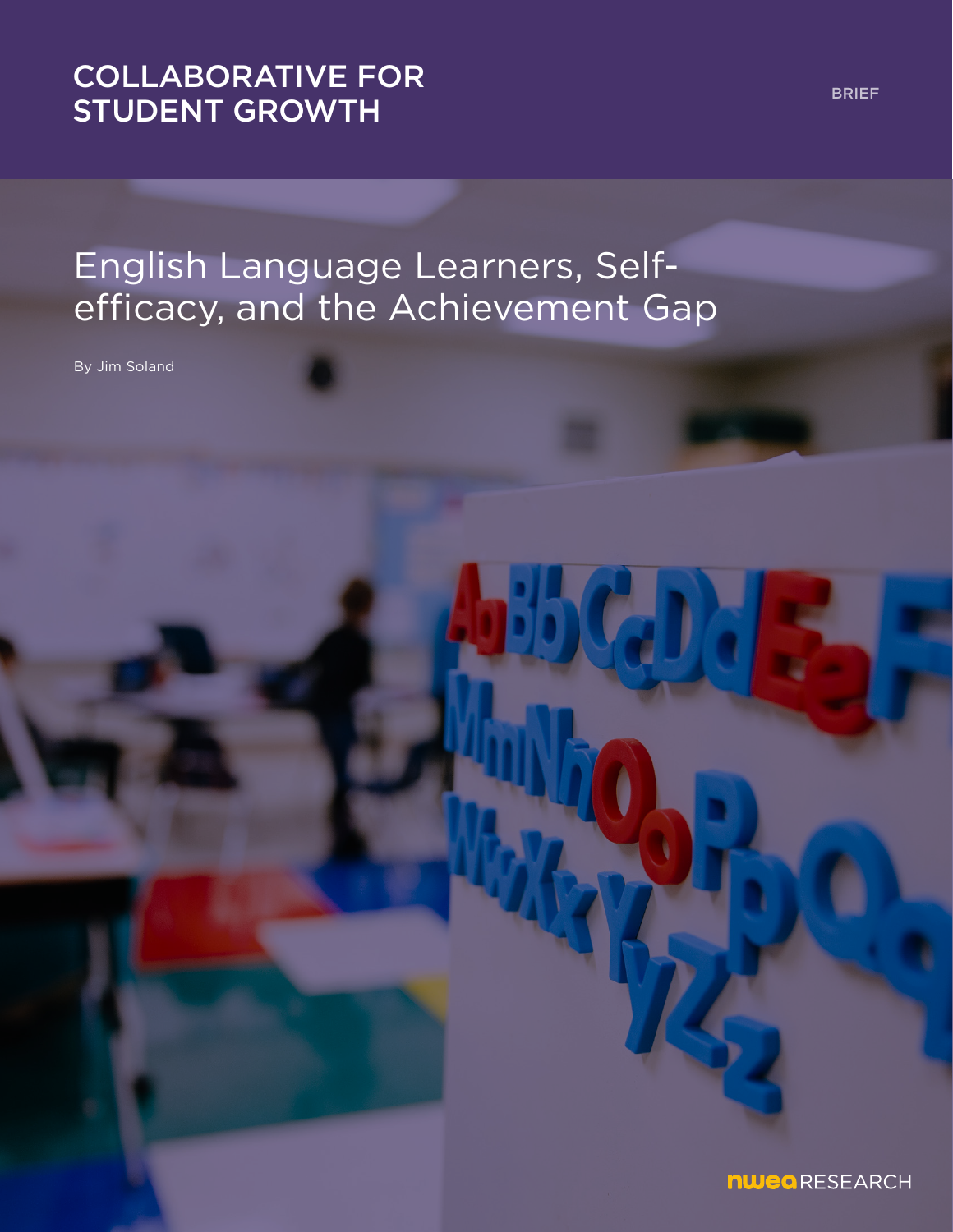## KEY FINDINGS

- English language learners (ELLs) generally start middle school with much lower self-efficacy than their non-ELL peers.
- And starting middle school with low self-efficacy is associated with much slower growth in math and reading through middle school grades.
- Thus, achievement gaps may be closing more slowly because ELLs lack academic selfconfidence.
- Further, the indirect nature of the relationship between ELL status and growth in math may be masking disparities in, and mechanisms determining, how fast gaps are closing.

Closing the achievement gap for English language learners (ELLs) is a high priority in education policy and practice. ELL students face the challenge of learning a new language while building their skills in core academic subjects. ELL students often have lower mean achievement test scores in reading and mathematics, higher dropout rates, and lower college attendance than their English-speaking peers. On average, ELLs perform below grade level in every subject tested for federal accountability**i** and are twice as likely to drop out as their native English-speaking peers**ii** .

Research also increasingly demonstrates the importance of the social-emotional well-being of students to their achievement. In particular, academic self-efficacy is strongly associated with achievement and growth in reading and mathematics, so improving self-efficacy may be useful in helping close achievement gaps over time. However, little research has been done on the relationship between achievement and self-efficacy in ELL students.

> **Self-efficacy—a student's confidence in her ability to attain a certain educational goal or outcome, such as the ability to do well on a test or earn good grades in class.**

This study brings new insight to this important topic. Using achievement test data and self-efficacy survey scores from middle school students in a large, urban school district where more than 90% of students are Latinx and low-income, and over a third of students enter kindergarten as ELLs, it examines how the two outcomes are related, how they grow in tandem, and whether that growth differs for ELLs.

The study addressed three questions:

- 1. Does self-efficacy differ for ELLs versus non-ELLs?
- 2. Do growth patterns in self-efficacy and achievement differ for ELLs versus non-ELLs?
- 3. Does self-efficacy affect growth in achievement for ELLs and vice-versa?

### **ELLs face an achievement gap and a selfefficacy gap**



In all student groups in this study, self-efficacy decreased during middle school despite increases in reading and math achievement as students progressed through school. However, there were large gaps between ELL and non-ELL students in both self-efficacy and achievement in reading and math. In fifth grade, ELLs had self-efficacy scores roughly .25 standard deviations lower than their peers. For math and reading, the gap was even larger at roughly .6 standard deviations in both subjects. ELLs, in this district, then, began middle school with both a large achievement gap and a self-efficacy gap. While ELL students showed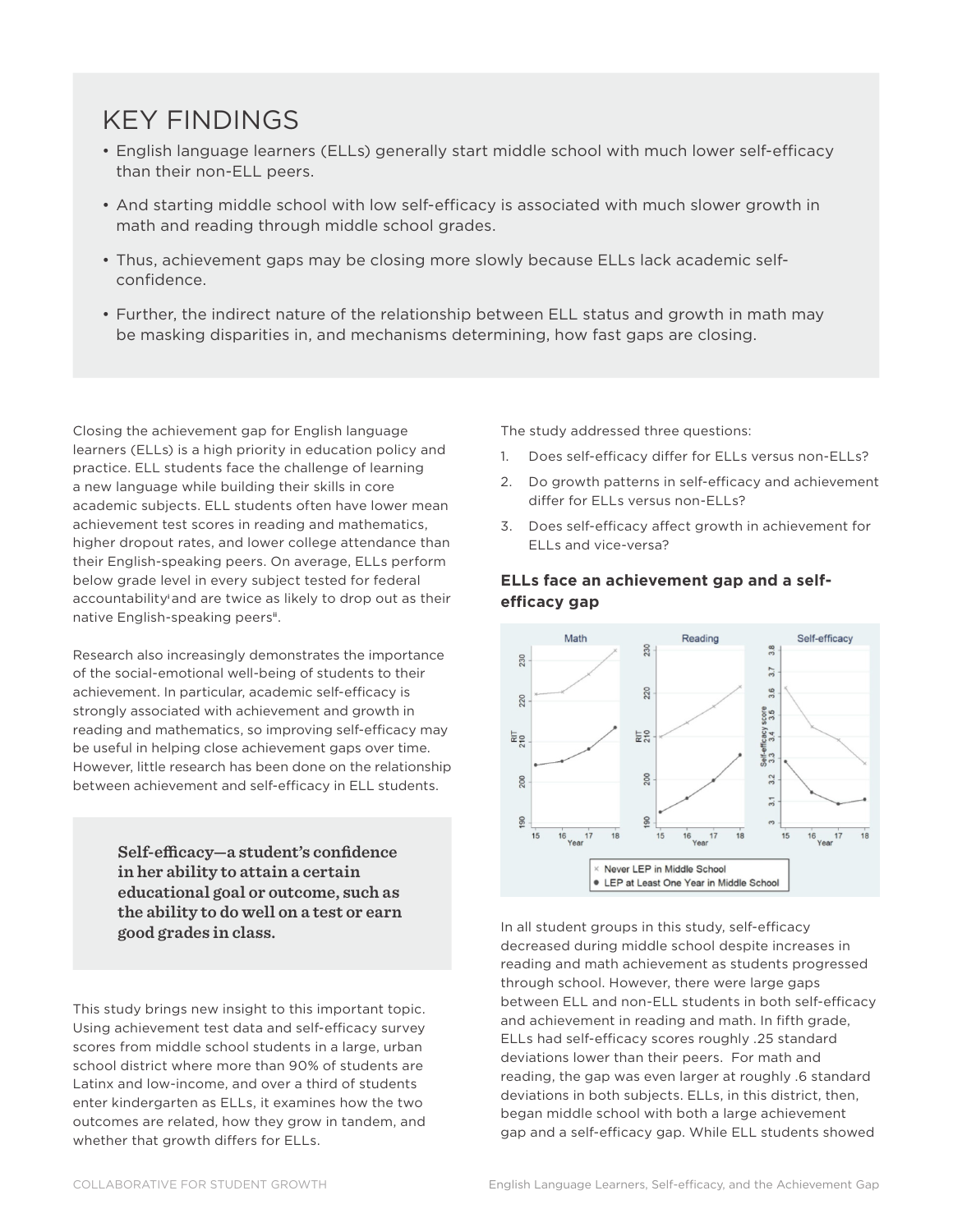faster growth in reading than their non-ELL peers as their mastery of English grew, these students did not show overall gains in confidence in their academic abilities, and the self-efficacy gap did not change much between fifth and eighth grade.

### **Low self-efficacy is associated with slower growth**

The study used a modeling approach to examine how ELL status, achievement, growth, and self-efficacy are related. The results suggest that there is a significant indirect effect on growth in math and reading for ELL students through the gap in self-efficacy in fifth grade. In reading, being an ELL was associated with a .13 standard deviation increase in the slope on achievement. At the same time, the slope was .05 standard deviations lower because ELLs started with such low self-efficacy, which is associated with growth in reading. For math, there was no significant direct relationship between ELL status and growth, but, indirectly through lower 5th grade self-efficacy, lower growth was seen. This suggests that being an ELL may reduce growth in math in part because that subgroup lacks self-confidence in the subject.

### **Achievement gaps may be closing more slowly because ELLs lack academic self-confidence**

Academic self-efficacy is a fundamental building block of motivation, achievement, and the growth needed to shrink achievement gaps. If students do not believe they can accomplish difficult academic tasks, they have little incentive to attempt them. Given the significant academic challenges ELLs face, self-efficacy may be especially important for this group of students. This research suggests that there are indeed large gaps in both selfefficacy and achievement between ELL students and their non-ELL peers, and that this low academic self-efficacy is associated with slower growth. The lack of belief among students in their academic abilities, then, could contribute to the slow rate at which achievement gaps are closed.

### **Findings underscore the importance of socialemotional skills in learning**

This research also supports the growing focus in education on social-emotional learning (SEL) skills. SEL mindsets and competencies are not only likely important to finishing high school and attending college, as other research suggests, but they may also be a factor underlying the gaps in math and reading achievement that have been a focus of education practice and policy for decades. More research is needed to understand the full extent of the relationship between achievement gaps and SEL.

**<sup>i</sup>** Cook, H. G., Boals, T., & Lundberg, T. (2011). Academic achievement for English learners: What can we reasonably expect? Phi Delta Kappan, 93(3), 66–69.

**ii** Rumberger, R. W. (2006). Tenth grade dropout rates by native language, race/ethnicity, and socioeconomic status. Davis, CA: University of California Linguistic Minority Research Institute.

#### This brief describes research documented in:

Soland, J. (2019). English Language Learners, Self-efficacy, and the Achievement Gap: Understanding the Relationship between Academic and Social-emotional Growth (The Collaborative for Student Growth at NWEA Working Paper).

#### Suggested citation:

Soland, J. (2019). English Language Learners, Self-efficacy, and the Achievement Gap (The Collaborative for Student Growth at NWEA Research Brief).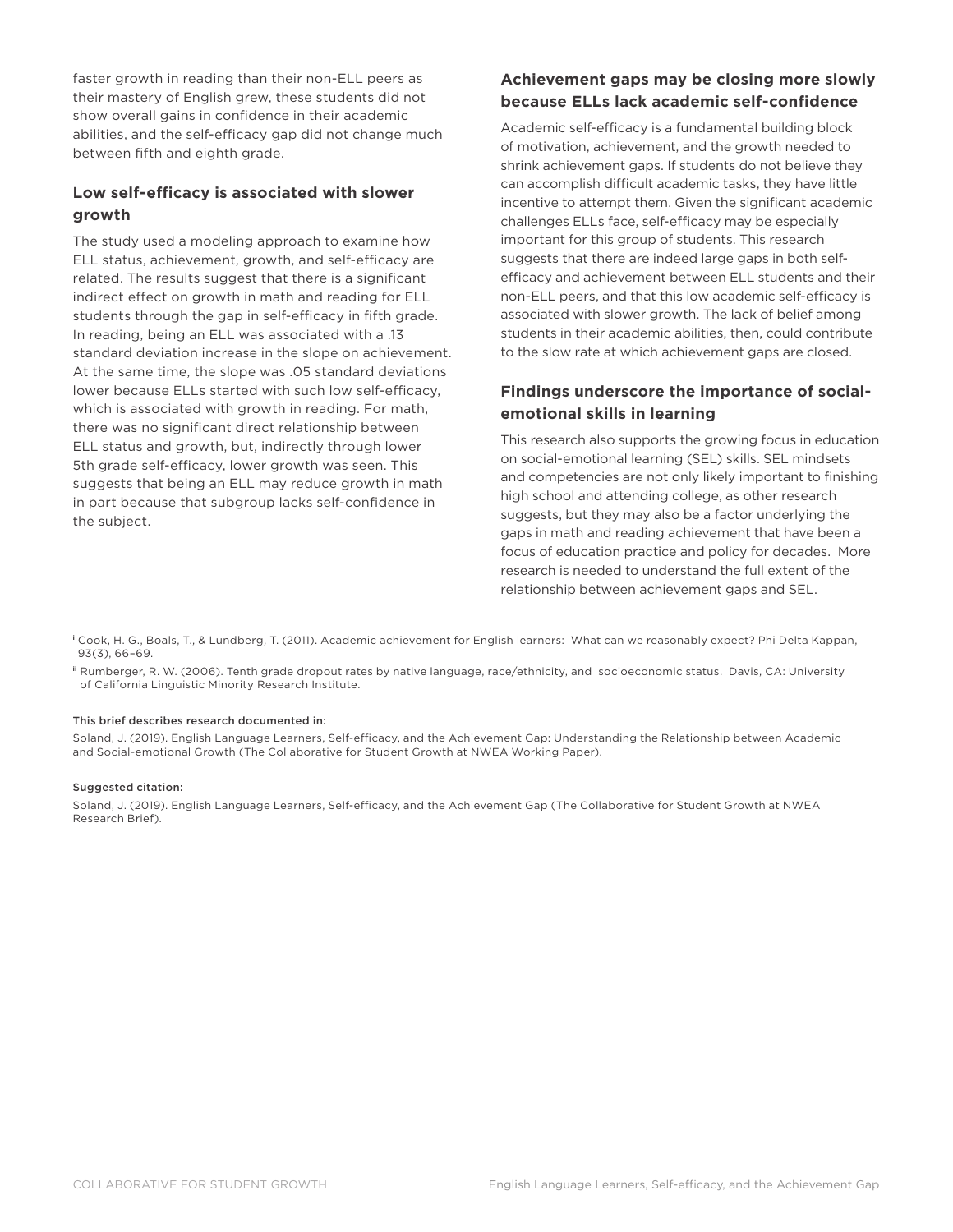## RECOMMENDATIONS

## **Work to improve self-efficacy for ELL students**

With the rapid growth of ELL student populations in US schools, and the persistent achievement gap between these students and their non-ELL peers, understanding and addressing causes of this gap is critical. Educators and researchers must work together to find ways to improve academic confidence of ELL students. While the findings of this study are not causal, they suggest that identifying ways to improve academic self-efficacy among ELLs could also lead to greater academic growth for those students, including closing achievement gaps with non-ELLs.

### **Pay more attention to mechanisms and mindsets that may be driving achievement gaps**

This research focused on self-efficacy, one important social-emotional learning skill, and how it is related to academic achievement and growth in middle school students. While other research has shown important relationships between SEL and academic achievement, there is more to learn on this important topic. Expanding this ELL-specific study to include younger students or subgroups or exploring other SEL constructs, like self-management and growth mindset, could provide insights that help educators understand how SEL, academic achievement, and growth are related in these groups. Exploring these relationships will help educators better understand achievement patterns so that they can best support students as they work to close these persistent, but not inevitable, opportunity gaps.

## ABOUT THE AUTHOR

Dr. Jim Soland is a Senior Research Scientist at the Collaborative for Student Growth at NWEA, and is an Adjunct Professor of Quantitative Methodology in the College of Education at Oregon State University. His research focuses on assessment and evaluation policy and practice, with particular emphasis on measuring social emotional learning, test engagement, and estimating teacher and school effectiveness. Soland completed a PhD in Educational Psychology at Stanford University with a concentration in measurement and policy.